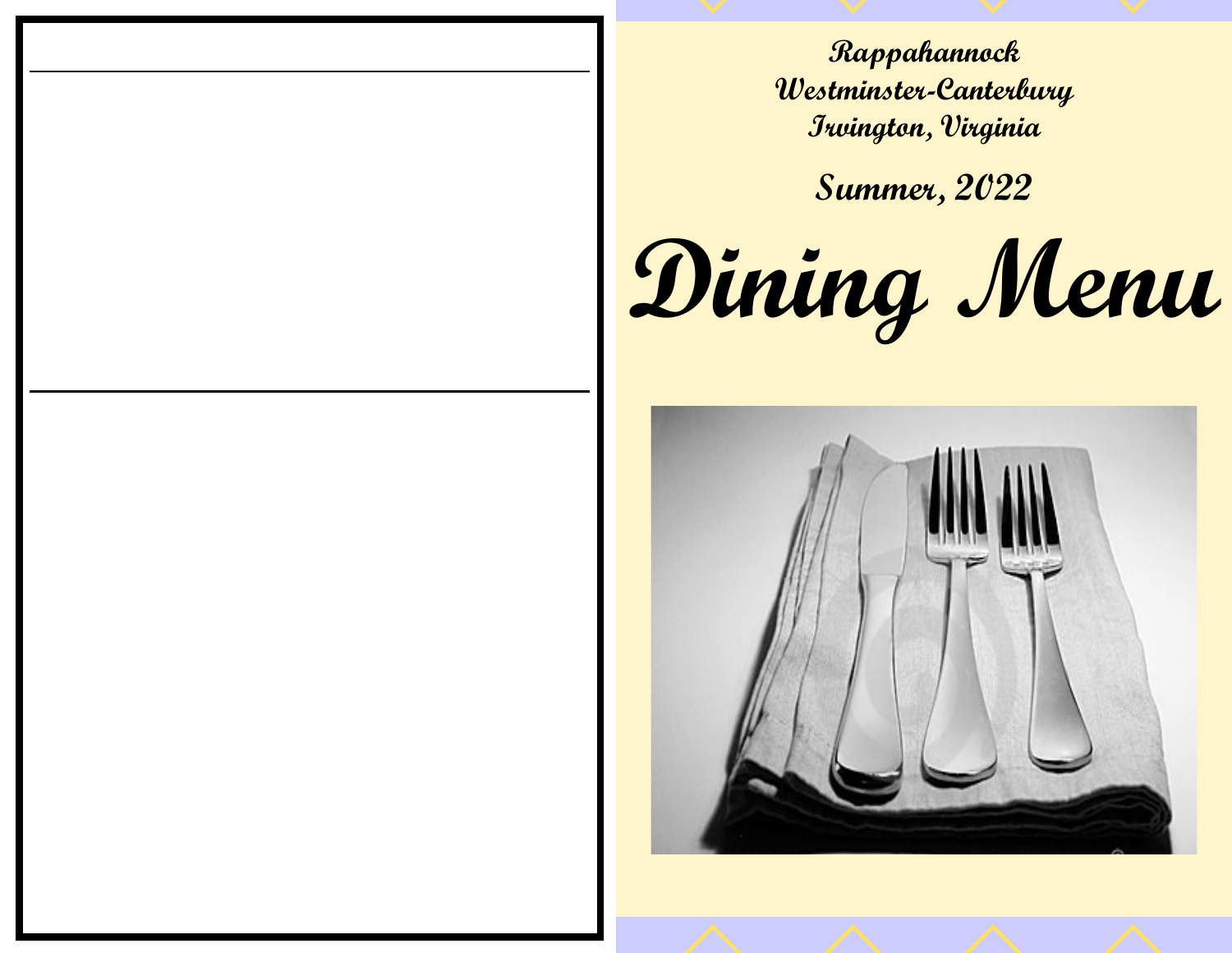**Rappahannock Westminster-Canterbury Sunday Dining** June 19 ; July 17; Aug. 14; Sept 11 **Lunch** Watermelon Soup Pickled Beet Salad **Entrée Choices** Traditional Egg Benedict \*Chicken Framboise w / Raspberries *Select Grill* Your choice of chicken, fish, or chopped steak grilled to order. **Accompaniments** Sauteed Petite Green Beans, Fried Apples Anna Potatoes **Dinner** Watermelon Soup Pickled Beet Salad **Entrée Choices** Chicken Bolognese over Rigatoni w / Cheese Bread Italian Beef Sandwich\* *Select Grill* Your choice of chicken, fish, or chopped steak grilled to order. **Accompaniments** Sauteed Yellow Squash, Sliced Carrots w / Fresh Dill Waffles Fries **Desserts** Crème Brule Cheese Cake **WK 1** NOTES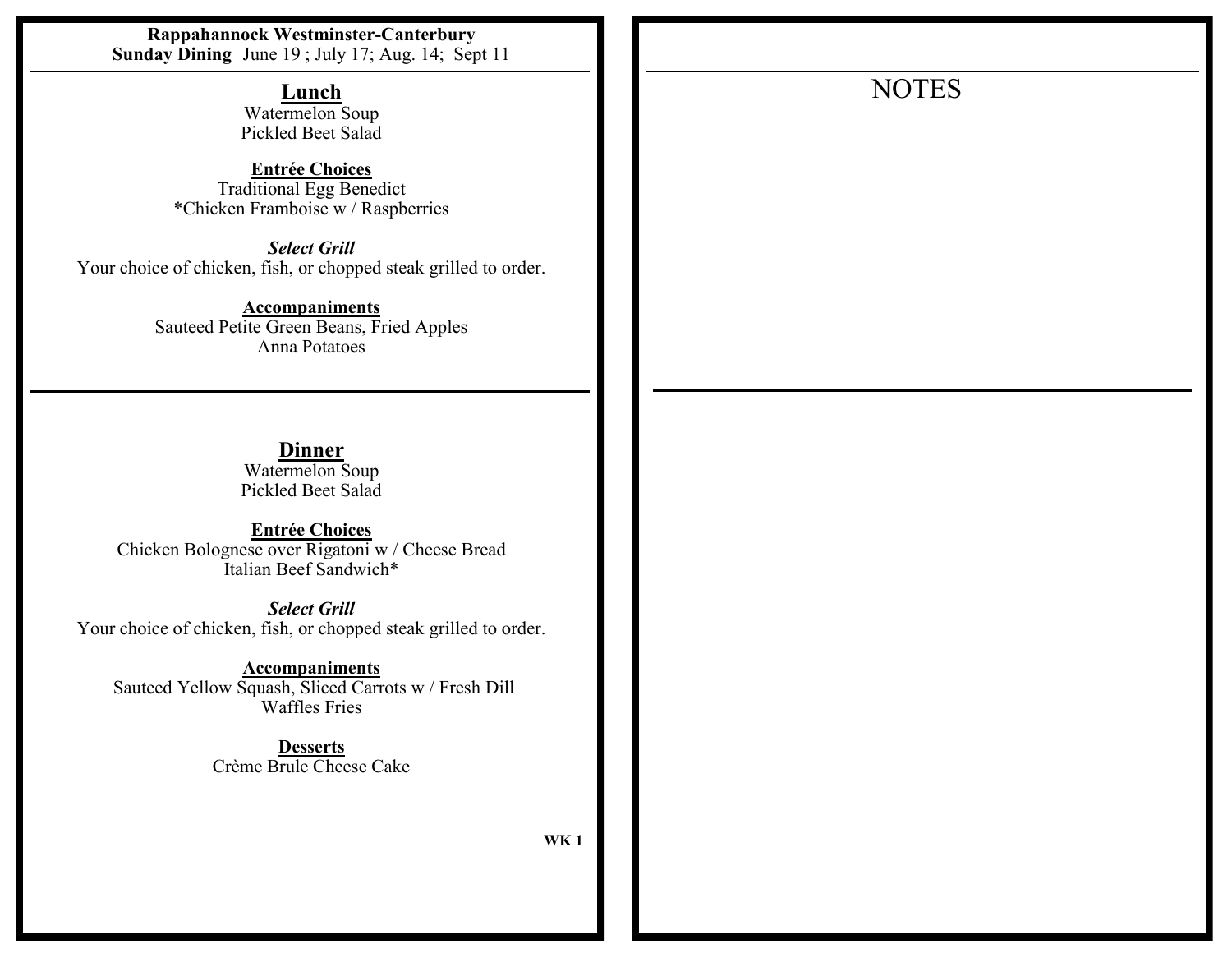|              | Rappahannock Westminster-Canterbury<br>Monday Dining June 20; July 18; Aug. 15; Sept. 12                                 |
|--------------|--------------------------------------------------------------------------------------------------------------------------|
| <b>NOTES</b> | <b>Lunch</b><br>Beef Vegetable Soup<br>3-Bean Salad                                                                      |
|              | <b>Entrée Choices</b><br>*Caribbean Chicken Salad<br>Grilled Ham Steak w / Honey Mustard Sauce                           |
|              | <b>Select Grill</b><br>Your choice of chicken, fish, or chopped steak grilled to order.<br>Sandwiches are also available |
|              | <b>Accompaniments</b><br>Sauteed Spinach, Summer Vegetable Medley<br><b>Baked Sweet Potato</b>                           |
|              | <b>Dinner</b><br>Beef Vegetable Soup<br>3-Bean Salad                                                                     |
|              | <b>Entrée Choices</b><br>Green Goddess Shrimp Salad w / Grilled Romaine & Pearl Couscous<br>Meatloaf w / Gravy           |
|              | <b>Select Grill</b><br>Your choice of chicken, fish, or chopped steak grilled to order.                                  |
|              | <b>Accompaniments</b><br>Wax Beans, Green Peas<br><b>Homemade Mashed Potatoes</b><br>Cheddar Filled Herb Biscuit         |
|              | <b>Desserts</b><br>Peanut Butter Pie                                                                                     |
|              | <b>WK1</b>                                                                                                               |
|              |                                                                                                                          |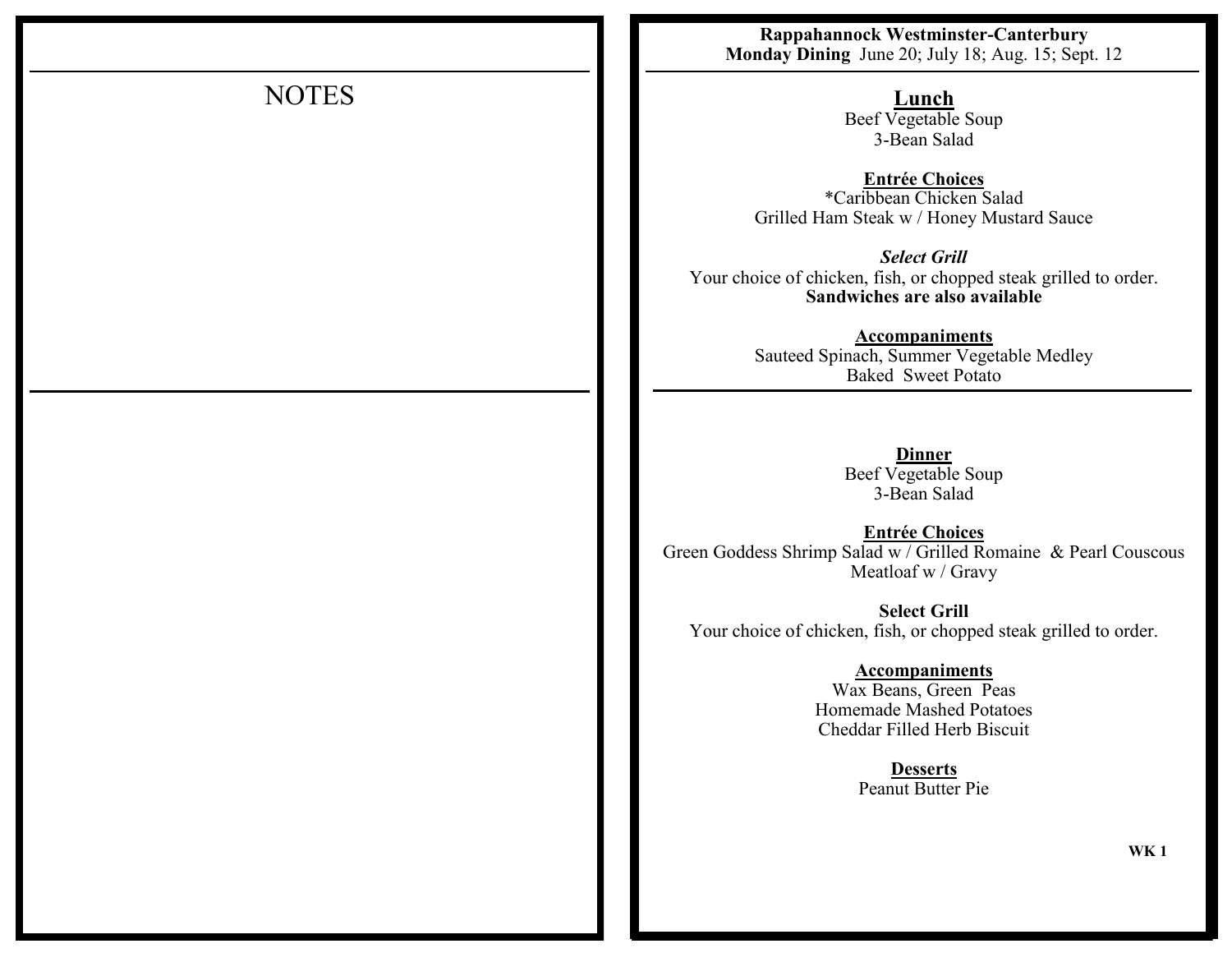**Rappahannock Westminster-Canterbury Tuesday Dining** June 21, July 19; Aug. 16; Sept. 13

> **Lunch** Chicken w / Orzo Soup Summer Pasta Salad

**Entrée Choices** \*Seared Sea Bass w / Corn & Zucchini Sauté Eggplant Parmesan Stack Thai Beef Salad

*Select Grill* Your choice of chicken, fish, or chopped steak grilled to order. **Sandwiches are also available**

**Accompaniments** Fried Green Tomato, Sauteed Snow Peas; Parmesan Potato Wedges

> **Dinner** Chicken w / Orzo Soup Summer Pasta Salad

**Entrée Choices** \*Summer Vegetable Quiche Honey Glazed Pork Tenderloin w / Fresh Fried Apples

*Select Grill* Your choice of chicken, fish, or chopped steak grilled to order

**Accompaniments**

Italian Green Beans Oven Roasted Potatoes

Poppy Seed Roll

**Desserts** Lemon Velvet Cake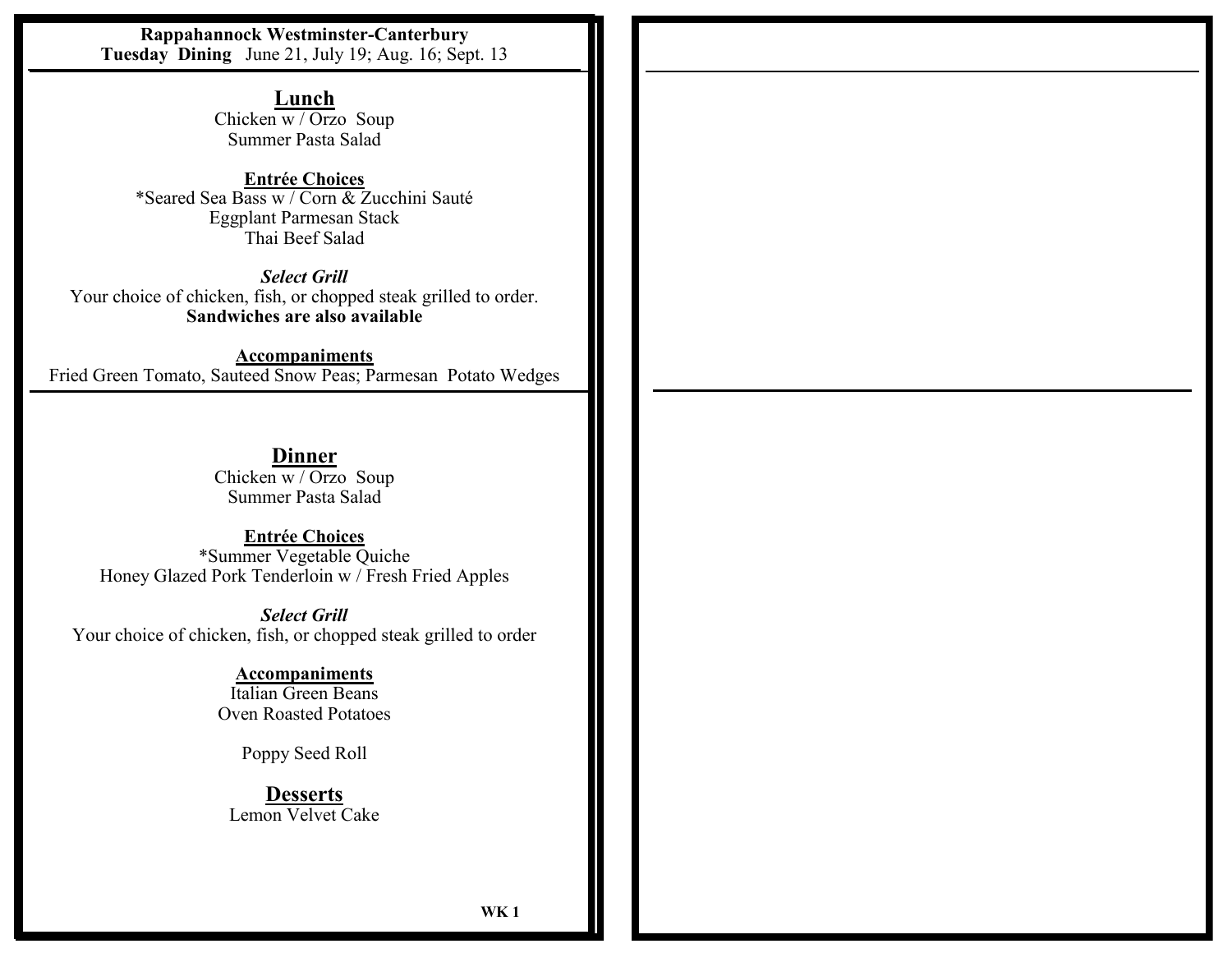#### **Menu Item Descriptions**

**Nicoise Salad Bowl w / Seared Tuna–** Nicoise olives, eggs, broccoli & cauliflower florets, onions, green beans and cherry tomatoes, capers, anchovy Tuna served on Mixed Salad greens **Quinoa Pilaf**– is a gluten free seed flavored with vegetable stock or broth **RW-C Dinner Salad–** Diced ham, diced turkey, cherry tomatoes, shredded carrots, green peas, chickpea, candied pecans, chopped egg, chopped bacon, slice red onions, diced cucumbers, blue cheese crumble with House Dressing **Schiacciata Bun-(ski-ah-achiata)-**Mediterranean flavors of EVOO, Sea Salt Rosemary, Parsley and a hint of Lemon

**Szechuan Eggplant** – Diced eggplant sautéed w/ chicken stock, soy sauce, chili sauce, sugar, oyster sauce, fresh ginger and garlic **Tomato Provencal** – Baked Tomato ½ topped w/ a mixture of Panko crumbs, savory herb blend, black pepper, granulated garlic, onions, Asiago cheese and Olive oil

**Rappahannock Westminster-Canterbury Wednesday Dining** June 22; July 20; Aug. 17; Sept 14

# **Lunch**

Kale Soup Pina-Colada Fluff Salad

**Entrée Choices**

\*Vegetable Fettuccine Primavera Bowl w / Garlic Bread Baked Chicken w / White BBQ Sauce *Select Grill* Your choice of chicken, fish, or chopped steak grilled to order. **Sandwiches are also available**

**Accompaniments**

Broccoli, Buttered Corn Cobbett \*Quinoa Pilaf

# **Dinner**

Kale Soup Pina-Colada Fluff Salad

**Entrée Choices**

Baked Cod w / Bacon Crumbles & Balsamic Tomatoes Grilled Chicken Caesar Salad Grilled Beef Hot Dog w / Broccoli Slaw on a Potato Roll

*Select Grill* Your choice of chicken, fish, or chopped steak grilled to order.

**Accompaniments**

Mustard Greens Roasted Cauliflower

Lemon Scone **Desserts** Millionaire Pie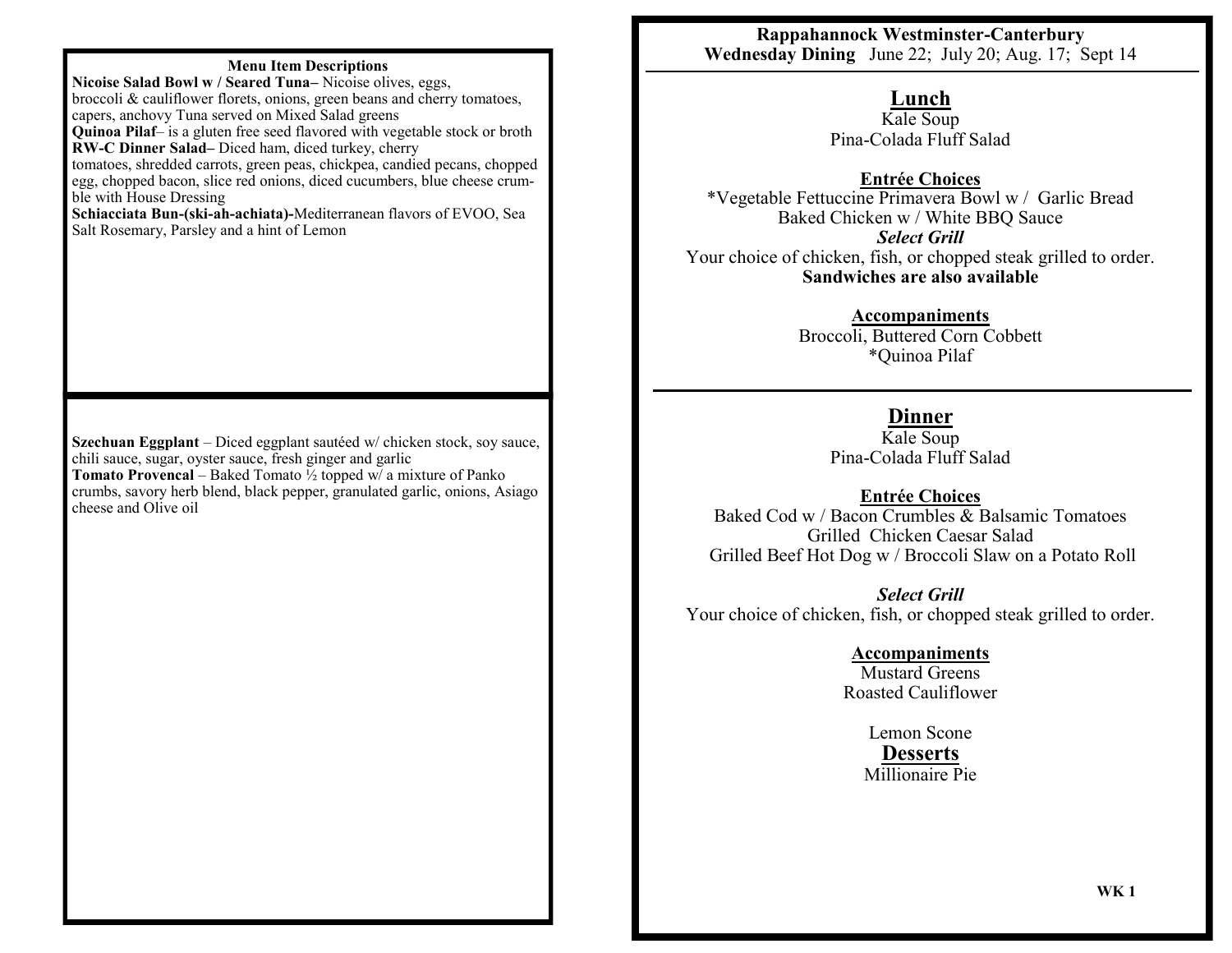**Rappahannock Westminster-Canterbury Thursday** June 23; July 21; Aug. 18; Sept 15

> **Lunch** Chilled Peach Soup Asian Style Slaw

### **Entrée Choices**

Caritas Huevos Rancheros w / Sunny Side Egg \*Turkey Frank w / Sauerkraut w / Roll Shrimp Quiche *Select Grill* Your choice of chicken, fish, or chopped steak grilled to order. **Sandwiches are also available**

## **Accompaniments**

Sugar Snap Peas Hash Browned Potatoes

# **Dinner**

Chilled Peach Soup Asian Style Slaw

## **(Asian Dinner) Entrée Choices**

Chinese Spareribs Orange Chicken

*Select Grill* Your choice of chicken, fish, or chopped steak grilled to order.

# **Accompaniments**

Stir-Fry Vegetables Asian Brussel Sprouts Ramen Noodles Egg Roll (1)

**Desserts** Peach Pecan Crisp w / Maple Cream

**WK 1**

#### **Related Phone Numbers:**

Hostess Desk #4516 for most reservations or **(CELL # 804-567-0008) Betty Polk** #4016 Office Manager -for Holiday reservations & Brunch **Only Genita Maiden-Shearin**, Director of Culinary Services #4091 **Denise Cottrell** #4015–Asst. Director of Culinary Services **Dot Taylor** #4017-Production Manager **Tara Mathis-Dietitian**—cell 804-832-6374 **Chef TV Flyn-** #4019

#### **\*Menu Item Descriptions**

**Caribbean Chicken Salad-**Chicken breast grilled marinated in teriyaki sauce served on mixed green salad with pineapple chunks, onions, jalapeno, tomatoes topped with tortilla chips, Dressing is mustard, honey sugar, oil, vinegar and lime juice

**Chicken Bolognaise–** Chicken breast cut in chunks with onion, garlic crushed tomatoes, mushrooms and Italian seasoning served over rotini pasta

**Chicken Cordon Bleu** – Chicken breast pounded and coated w/ Panko Crumbs, deep fried topped w/ shaved Ham Swiss cheese Served w/ a Spicy Tarragon Mustard Sauce

**Chicken Framboise** – Chicken breast pounded, floured and sautéed. Served w/ a Raspberry and Blackberry Brandy Sauce

**Cioppino Sauce -** Fresh tomatoes diced in a wine sauce, served over cod **Creamy Shrimp Piccata–** Shrimp sautéed to order, served with a heavy cream sauce with capers, chopped parsley, white wine, lemon juice and garlic, over spaghetti noodles, topped with shredded Parmesan cheese **Green Goddess Shrimp-** Grilled Romaine lettuce charred and chopped; served with homemade Green Goddess Dressing and Pearl Couscous-Sauteed shrimp with pearl couscous, grilled romaine

**Hoisin Glazed Eggplant–** Eggplant peeled and diced with olive oil, diced onions, chopped garlic and basil, with hoisen sauce brushed onto eggplant

**Italian Beef Sandwich-**Beef sliced thin with peppers, onions, basil, oregano, rosemary, garlic olive oil on a Sub roll with provolone cheese **Italian Wedding Soup**-Meatballs (pork and beef), carrots, onions, kale, oregano pasta and chicken base

**Mushroom Duxelle Casserole**– Button mushrooms w/ onions, heavy cream, & cream cheese, topped w/ French fried onions and baked

**Continue on next page**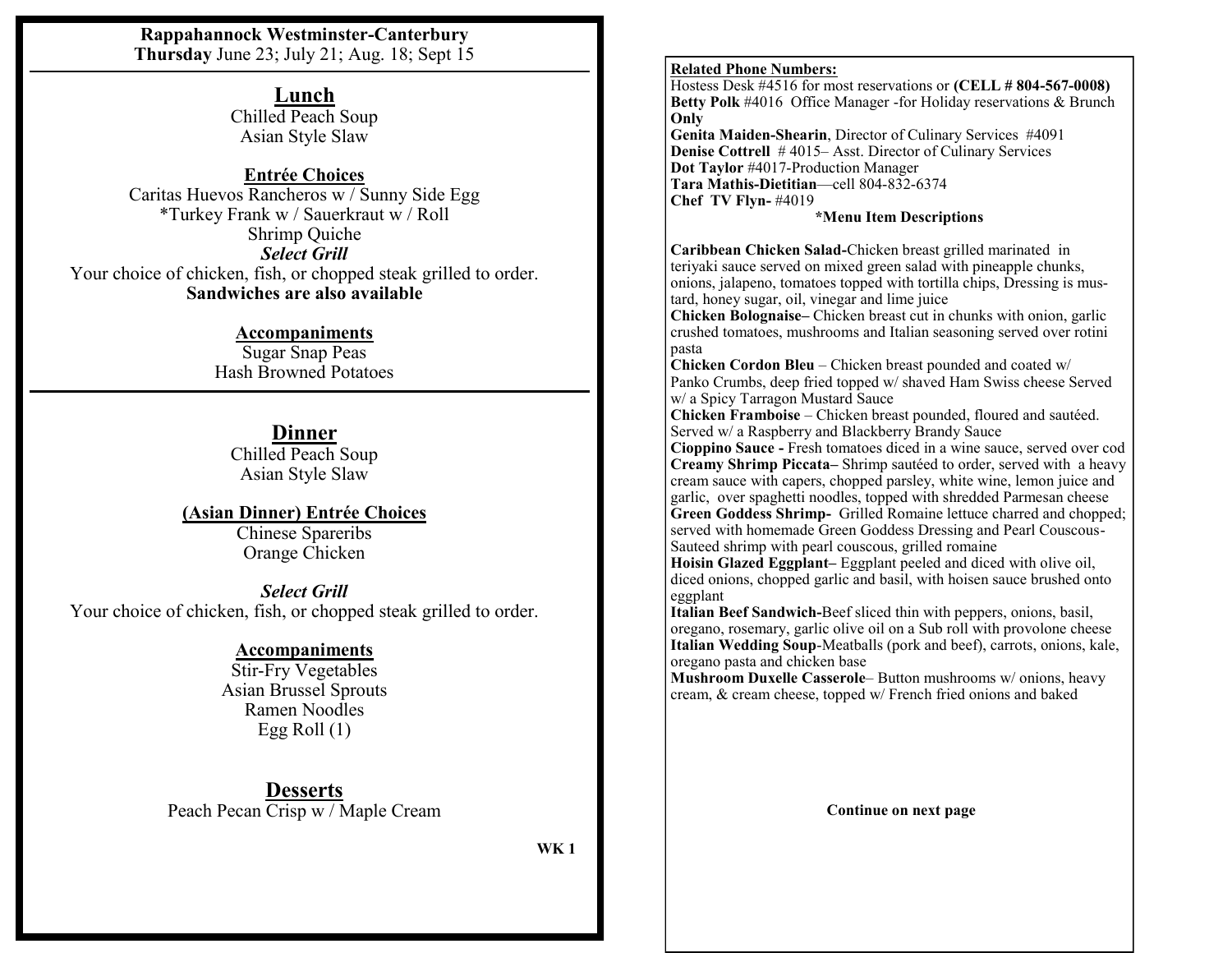**Grille hours:**  Breakfast 7:30-9:00 a.m. Lunch 11:00-1:30 p.m. Dinner 5:00-7:00 p.m.

**GUEST MEAL PRICES Breakfast -\$6.00, Lunch -(Mon-Sat) \$10.50**

**Dinner( Mon-Sat) \$15.50, Sunday Lunch \$15.50**

**Sunday Dinner - \$10.50**

**GUEST SPECIAL MEAL PRICES Holiday Brunch includes wine, \$28.50**

**Sunday Brunch includes wine, \$28.50**

**Picnic Lunch (Summer Holidays) \$17.50 includes beer**

#### **Food Allergies:**

Dining Service Staff is well aware that many of our residents have food allergies. We ask that you let us know of any allergies to food you may have. This will allow us to accommodate your needs. It is our number 1 desire to keep our residents safe and healthy.

#### **Sunday Brunches and Holiday Meals:**

On the 3rd Sunday of every month we have a large menu that is served from 11:00 a.m.–2:00 p.m.. These are full waited service both in the Grille and Formal Dining Room. Reservations are not needed for seating in the Grille, but are recommended for seating in the Formal Dining Room. **The number to call for reservations is the Hostess line #4516.** On these days we do not serve dinner in the Grille, but box dinners can be ordered by 3:00p.m. that day to be picked up by 5:00 p.m. These **box meals can be ordered by calling #4516.**

Brunches are also served on Easter, Mother's Day, Father's Day, Thanksgiving Day, Christmas Day and New Years Day. The procedures are the same as regular brunches, with one difference; to make reservations for the formal dining room for **these special brunches you will need to call Betty Polk #4016**. All above-noted Brunches and Holiday meals are considered part of your meal plan and include wine and beer.

**Rappahannock Westminster-Canterbury Friday Dining** June 24; July 22; Aug. 19; Sept. 16

#### **Lunch**

Summer Squash Soup Black Bean & Corn Salad

**Entrée Choices**

RW-C Dinner Salad \*Cilantro Lime Chicken Thighs *Select Grill* Your choice of chicken, fish, or chopped steak grilled to order. **Sandwiches are also available**

### **Accompaniments**

French Cut Beans, Succotash Coconut Rice

### **Dinner**

Summer Squash Soup Black Bean & Corn Salad

### **Entrée Choices**

Nicoise Salad Bowl w / Seared Tuna Roasted Moroccan Lamb w / Shiraz Honey Sauce

### *Select Grill*

Your choice of chicken, fish, or chopped steak grilled to order.

## **Accompaniments**

Sautéed Baby Kale Roasted Coriander Carrots Israel Couscous

Dark Bavarian Bread

**Desserts** Blackberry Icebox Cake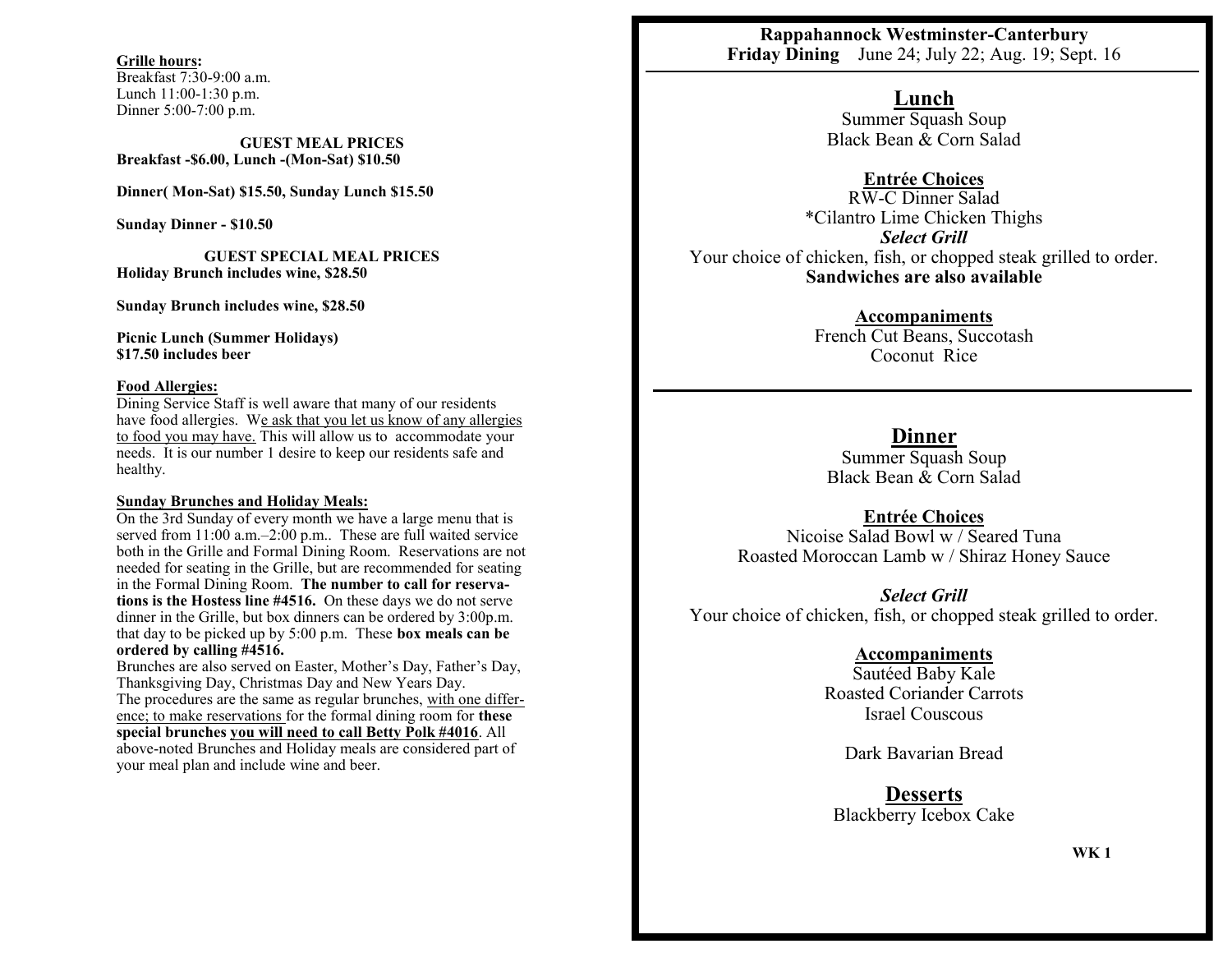**Rappahannock Westminster-Canterbury Saturday Dining** June 25; July 23; Aug. 20; Sept 17

> **Lunch** Fresh Chopped Spinach & Ginger Soup Green Pea Salad

**Entrée Choices** BBQ Sauce Burger On a Wheat Roll \*Baked Tilapia w / Fresh Dill & Lemon Sauce

*Select Grill* Your choice of chicken, fish, or chopped steak grilled to order. **Sandwiches are also available**

> **Accompaniments** Peas, Cauliflower Beer Battered Onion Rings

**Dinner** Fresh Chopped Spinach & Ginger Soup Green Pea Salad

**Entrée Choices** \* Seared Scallops w / Citrus Corn Succotash Veal Scaloppine w / Lemon & Capers

*Select Grill* Your choice of chicken, fish, or chopped steak grilled to order.

> **Accompaniments** Baked Roma Tomato Casserole Vegetable Rice Pilaf Sauteed Fennel & Leeks

> > **Desserts** Ricotta Cheese Cake

**WK 1**

**Rappahannock Westminster-Canterbury Saturday Dining** July 16; Aug 13; Sept 10

**Lunch** Roasted Red Pepper Cucumber, Tomato & Zucchini Salad

**Entrée Choices** Catfish Finger Po' Boy w / Pickle Remoulade Beef & Cheddar Quiche *Select Grill* Your choice of chicken, fish, or chopped steak grilled to order. **Sandwiches are also available**

> **Accompaniments** Capri Blend Vegetables, Broccoli Oven Baked Garlic & Parmesan Fries

**Dinner** Roasted Red Pepper Cucumber, Tomato & Zucchini Salad

**Entrée Choices** Sautéed Shrimp w / Lemon Chive Butter \*Roasted Herb Crusted Leg of Lamb

*Select Grill* Your choice of chicken, fish, or chopped steak grilled to order.

> **Accompaniments** Green Peas w / Fresh Mint, Feta Stuffed Tomato Rice Pilaf

**Desserts** Blueberry Bread Pudding w / Homemade Vanilla Sauce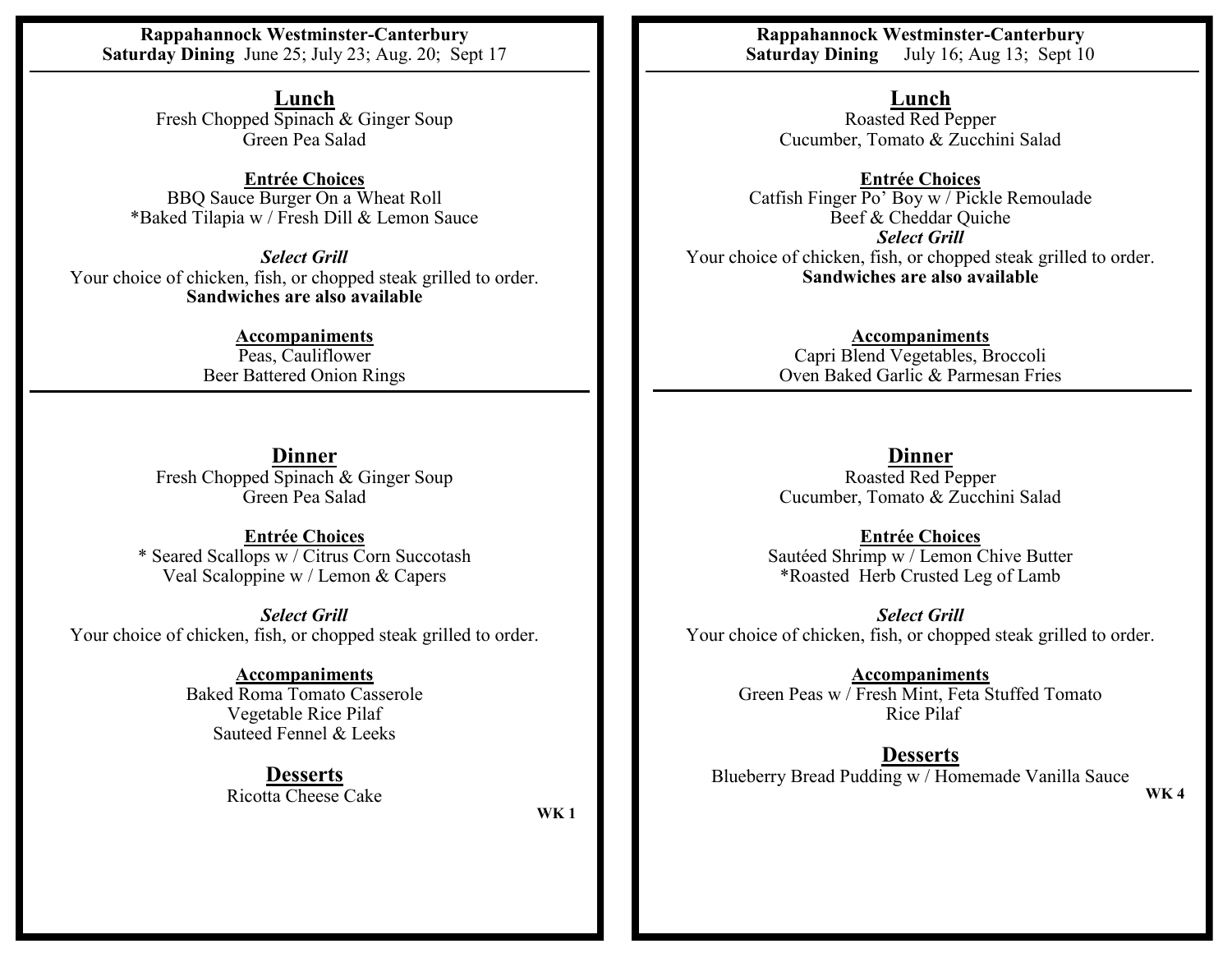**Rappahannock Westminster-Canterbury Friday Dining** July 15; Aug 12; Sept 9

**Lunch** Chilled Green Tomato Soup w / Crabmeat Garnish Summer Squash & Tomato Salad

**Entrée Choices**

Blackened Chicken, Sweet Corn Relish Summer Chopped Salad w / Cottage Cheese & a Pistachio Muffin (cucumbers, apples, fennel, berries, watermelon red onions, pecans,

carrots) *Select Grill* Your choice of chicken, fish, or chopped steak grilled to order. **Sandwiches are also available Accompaniments** Roasted Artichokes, Late Summer Greens Sauté

**Dinner** Chilled Green Tomato Soup w / Crabmeat Garnish Summer Squash & Tomato Salad

**Entrée Choices** \*Garlic Basil Bass w / Tomato Butter Sauce Rib-Eye Steak Dinner Salad *Select Grill* Your choice of chicken, fish, or chopped steak grilled to order.

> **Accompaniments** Glazed Beets, Steamed Asparagus Twice Baked Potato

> > Challah Bread

**Desserts**

Banana Pudding Pie

**WK 4**

**Rappahannock Westminster-Canterbury Sunday Dining** June 26; July 24; Aug. 21;

> **Lunch** Summer Minestrone Soup Tropical Fruit

**Entrée Choices** \*Airline Chicken Forestier Sweet Dollar Cakes w /Bacon Roasted Beef Tenderloin

*Select Grill* Your choice of chicken, fish, or chopped steak grilled to order.

> **Accompaniments** Asparagus, Honey Glaze Baby Carrots Tri-Colored Hash Potatoes

> > **Dinner** Summer Minestrone Soup Tropical Fruit

> > > **Entrée Choices** Fish & Chips \*Cheese Lasagna

*Select Grill* Your choice of chicken, fish, or chopped steak grilled to order.

> **Accompaniments** Fried Zucchini Coins, Wax Beans w / Red Pepper

> > **Desserts** Caramel Vanilla Crunch Cake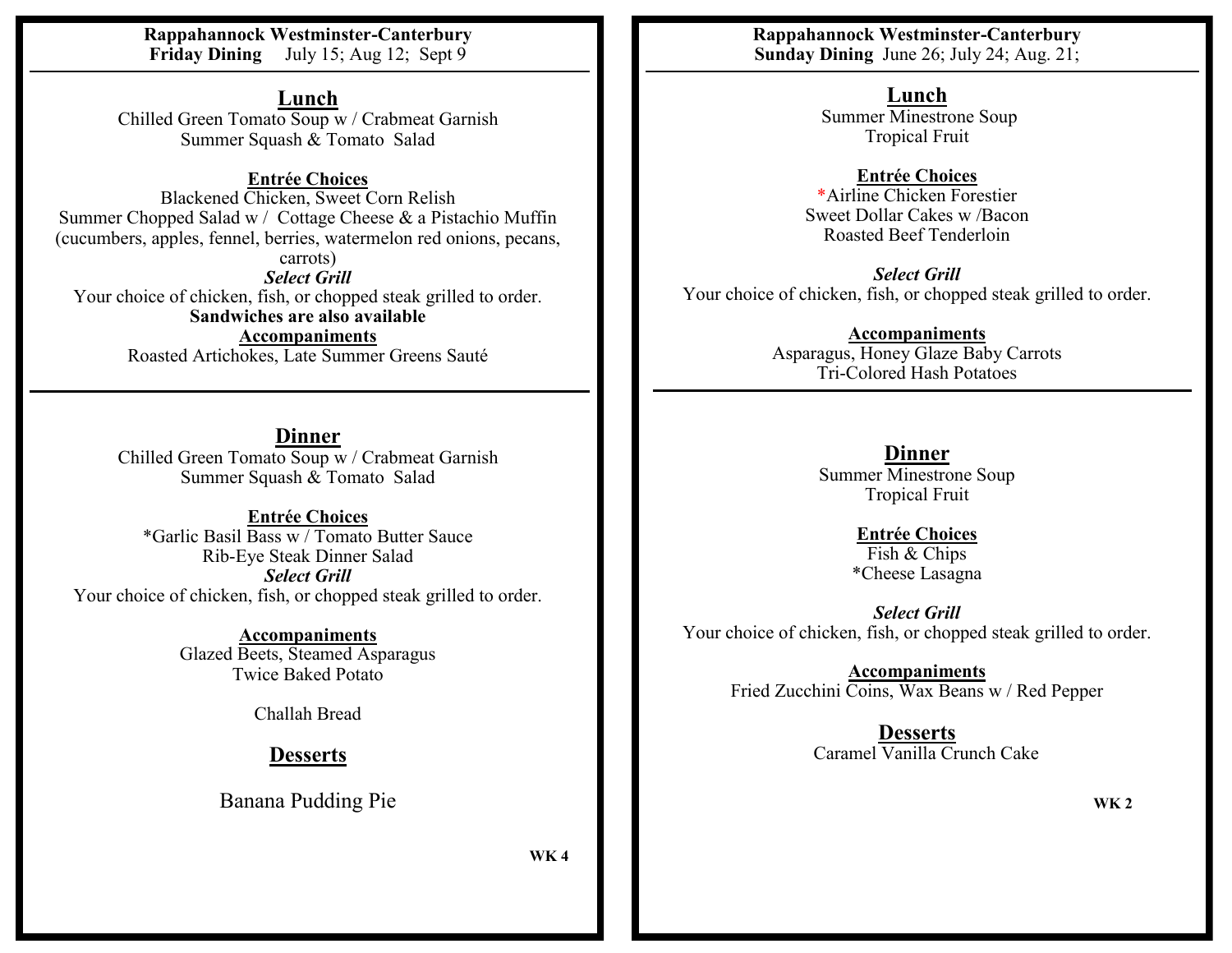**Rappahannock Westminster-Canterbury Monday Dining** June 27; July 25; Aug 22

> **Lunch** Chicken & Rice Soup Giardiniera Salad

**Entrée Choices** Spinach & Ricotta Quiche \* Chicken Fajita Wedge Salad

*Select Grill* Your choice of chicken, fish, or chopped steak grilled to order. **Sandwiches are also available**

> **Accompaniments** Edamame, Roasted Julienne Vegetables Orzo Pilaf

> > **Dinner** Chicken and Rice Soup Giardiniera Salad

**Entrée Choices** Pork Medallions w / Brandy Cream Sauce \*Grilled Mahi w / Pineapple Salsa Grilled Famous Nathan Frank w / Baked Beans

*Select Grill* Your choice of chicken, fish, or chopped steak grilled to order.

**Accompaniments** French Beans Almandine, Stir-Fried Shaved Brussels Sprouts Yukon Gold Mashed Potatoes

Crusty Kaiser Roll

**Desserts** Key-Lime Meringue Pie

**Rappahannock Westminster-Canterbury Thursday Dining** July 14; Aug 11; Sept 8

**Lunch**

Summer Corn Soup  $\overline{w/C}$ risp Prosciutto Cauliflower Potato Salad

**Entrée Choices** Creamy Chicken, Apple & Grape Salad Plate Fried Green Tomato BLT Stack w / Tomato Jam & Dot's Pimento Cheese \*Baked Pork Chop over Cherry Couscous *Select Grill* Your choice of chicken, fish, or chopped steak grilled to order. **Sandwiches are also available Accompaniments** Sauteed Cabbage Petit Green Beans, Glorious Muffin

> **Dinner** Summer Corn Soup w / Crisp Prosciutto Cauliflower Potato Salad

> > **Entrée Choices** \*Veal Florentine over Pasta Fried Trout w / Kohlrabi Slaw

*Select Grill* Your choice of chicken, fish, or chopped steak grilled to order.

> **Accompaniments** Maple Green Beans & Raisins Corn on the Cob \*Vegetable Blend

# **Desserts**

Bonefish Grill Coconut Pie w / Rum Sauce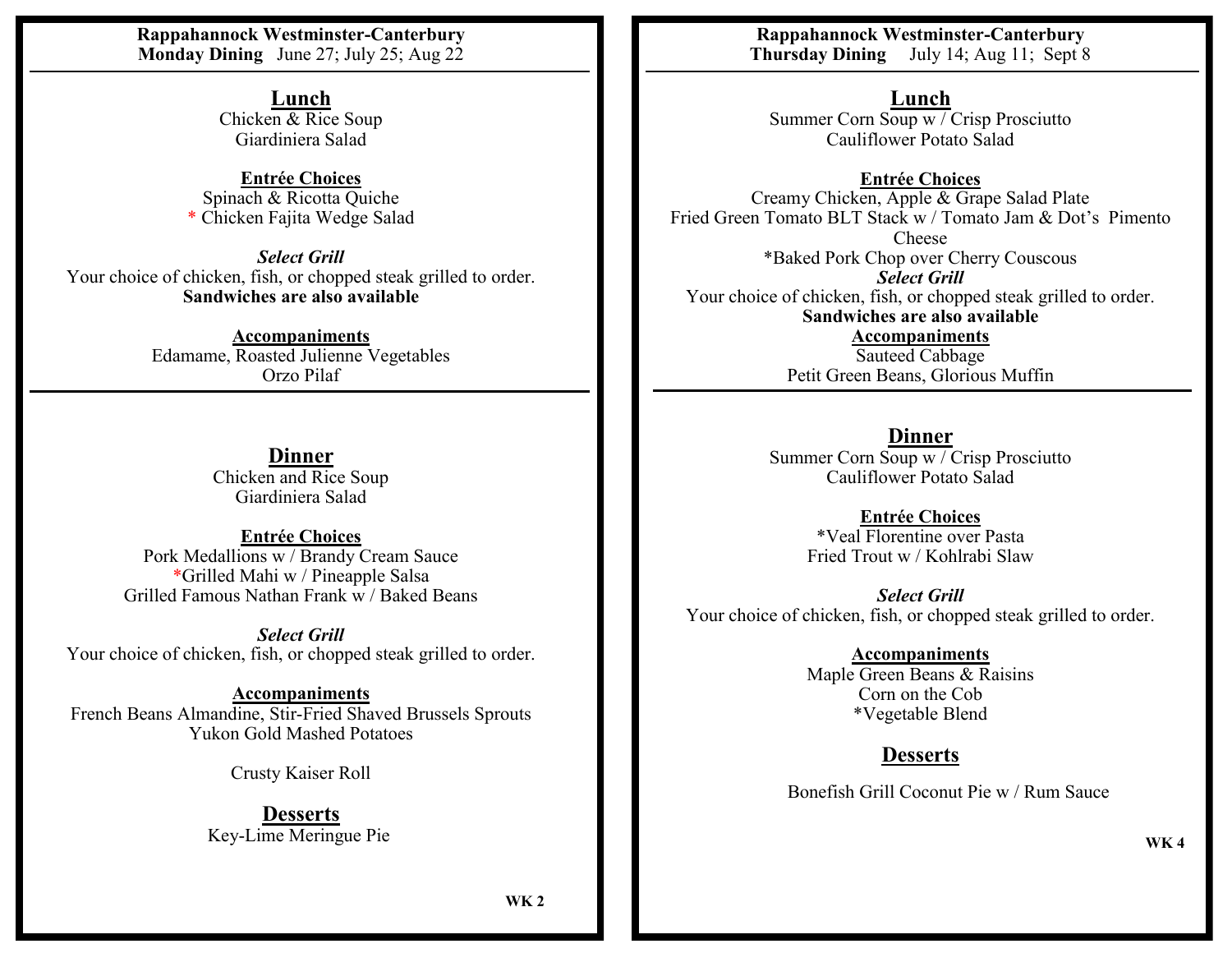**Rappahannock Westminster-Canterbury Wednesday Dining** July 13; Aug 10; Sept 7

**Lunch** Roasted Red Pepper Soup Minty Watermelon & Cucumber Salad

**Entrée Choices** \*Whole Wheat Spaghetti w / Ground Pork Meat Sauce Grilled Brat on Poppy Seed Roll *Select Grill* Your choice of chicken, fish, or chopped steak grilled to order. **Sandwiches are also available**

> **Accompaniments** Sauerkraut, Broccolini Homemade Garlic Bread

**Dinner** Roasted Red Pepper Soup Minty Watermelon & Cucumber Salad

**Entrée Choices** Grilled Ground Beef Steak w / Sweet Onions & Mushrooms Shrimp Lo Mein *Select Grill* Your choice of chicken, fish, or chopped steak grilled to order.

**Accompaniments** Cheddar Tomato Cobbler, Balsamic Sugar Snap Peas Buttered Squash & Onions Herb Biscuit

> **Desserts** Homemade Peanut Butter Cake

> > **WK 4**

**Rappahannock Westminster-Canterbury Tuesday Dining** June 28 ; July 26; Aug 23

**Lunch**

Chilled Carrot Soup w / Ginger & Turmeric Soup Black Bean, Corn & Mango Salad

**Entrée Choices**

Taco Salad Casserole \*Wild Mushroom Omelet Herb Roasted Bone-in-Breast Chicken *Select Grill* Your choice of chicken, fish, or chopped steak grilled to order. **Sandwiches are also available**

> **Accompaniments** Broccolini ; Peg & Shoe Corn Fried Potato Wedge

**Dinner** Chilled Carrot Soup w / Ginger & Turmeric Black Bean, Corn & Mango Salad

**Entrée Choices** Cornmeal Crusted Flounder w / Hush Puppies Herb-Crusted Eye of Round Roast Beef w / Horseradish Cream

*Select Grill* Your choice of chicken, fish, or chopped steak grilled to order.

## **Accompaniments**

Corn on the Cob Steamed Zucchini w / Basil Butter Parslied Red Potatoes

Cheddar & Chive Biscuit

**Desserts** Strawberry Crisp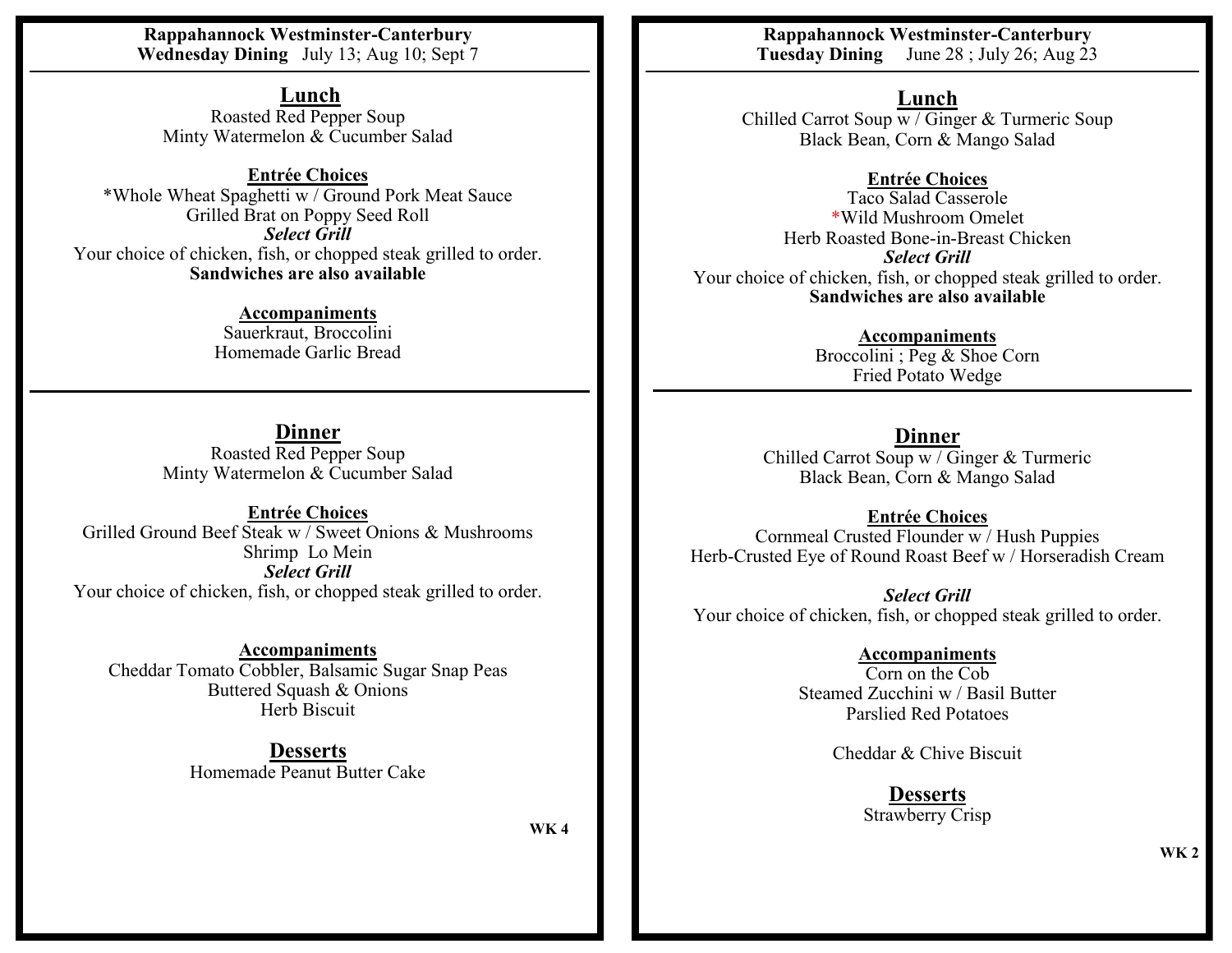**Rappahannock Westminster-Canterbury Wednesday Dining** June 29; July 27; Aug 24

> **Lunch** German Potato Soup Orange Fluff Salad

**Entrée Choices** Tortellini Primavera w / Garlic Cream Sauce garnished w / Shaved Parmesan Chimichangas (Beef)

*Select Grill* Your choice of chicken, fish, or chopped steak grilled to order. **Sandwiches are also available**

> **Accompaniments** Steamed Carrots, Green Beans

> > **Dinner** German Potato Soup Orange Fluff Salad

**German Dinner - Entrée Choices** Chicken Thigh Paprikash German Pork Chops w / Sauerkraut & Apples

*Select Grill* Your choice of chicken, fish, or chopped steak grilled to order.

**Accompaniments**

Fried Red Cabbage German Cauliflower Blend \*Lindenberg Potatoes

# **Desserts**

Pistachio Cake

**WK 2**

**Rappahannock Westminster-Canterbury Tuesday Dining** July 12; Aug 9; Sept 6

> **Lunch French** Vichyssoise Carottes Rapees

**Entrée Choices** \*Poulet a la Moutarde (Roasted Dijon Chicken) Sole Meuniere (Flounder in Lemon Butter Sauce) *Select Grill* Your choice of chicken, fish, or chopped steak grilled to order. **Sandwiches are also available Accompaniments** Herbs Quiche Fromage Bleu (herbs, blue cheese) Ratatouille , Pommede Terre Lynonnaise

# **Dinner**

Vichyssoise Carottes Rapees

**Entrée Choices** Coquilles St. Jacques

(scallops & mushrooms sauce) RW- C Dinner Salad w / Cranberry Muffin

*Select Grill* Your choice of chicken, fish, or chopped steak grilled to order.

**Accompaniments** Roasted Coriander Carrots, Shaved Brussels Sprouts Buttered Penne Pasta

> **Desserts** Brownie au chocolat avec glacage au café

Chocolate Brownie w / Coffee Frosting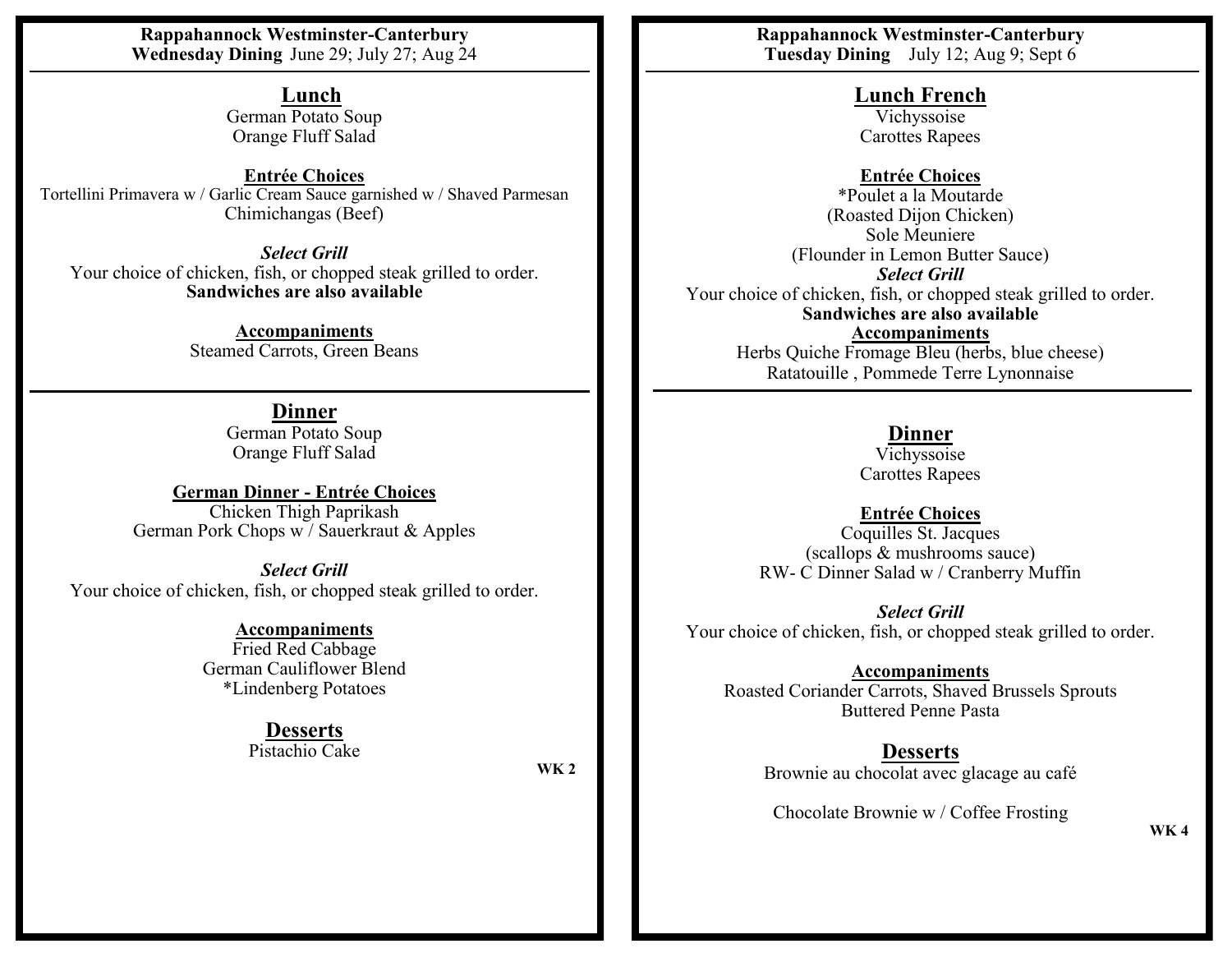**Rappahannock Westminster-Canterbury Monday Dining** July 11; Aug 8; Sept 5

> **Lunch** Greek Lemon Chicken Soup Macaroni Salad

**Entrée Choices** Veal Parmesan over Linguine Pasta \*Pesto Seared Tilapia

*Select Grill* Your choice of chicken, fish, or chopped steak grilled to order. **Sandwiches are also available**

> **Accompaniments** Roasted Marinated Whole Beets Edamame Succotash

**Dinner** Greek Lemon Chicken Soup Macaroni Salad

**Entrée Choices** Fluffy Gruyere & Cheddar Cheese Omelet BBQ Baked Chicken Thighs

*Select Grill* Your choice of chicken, fish, or chopped steak grilled to order.

### **Accompaniments**

Fried Apples Sauteed Cherry Tomatoes Braised Leeks w / Greens Whole Wheat Roll

> **Desserts** Lemon Ice-Box Pie

**WK 4**

**Rappahannock Westminster-Canterbury Thursday Dining** June 30; July 28; Aug 25

**Lunch**

Chilled Cantaloupe Soup Cucumber & Tomato Salad

**Entrée Choices** Grilled Chicken, Watermelon, Cucumber & Heirloom Tomato Salad w / Raspberry Dressing Kielbasa Sausage w / Sauteed Onions on a Roll

*Select Grill* Your choice of chicken, fish, or chopped steak grilled to order. **Sandwiches are also available Accompaniments** Roasted Butternut Squash Dilly Dill Potato Wedge

## **Dinner**

Chilled Cantaloupe Soup Cucumber & Tomato Salad

**Entrée Choices** Crispy Panko Shrimp Salad Platter Country-Style BBQ Ribs w / Jalapeno Muffin

*Select Grill* Your choice of chicken, fish, or chopped steak grilled to order.

**Accompaniments**

Skillet Corn, Hoisin Glazed Eggplant\* Olive Oil Oven Roasted Fingerling Potatoes

**Desserts**

Pineapple Meringue Pie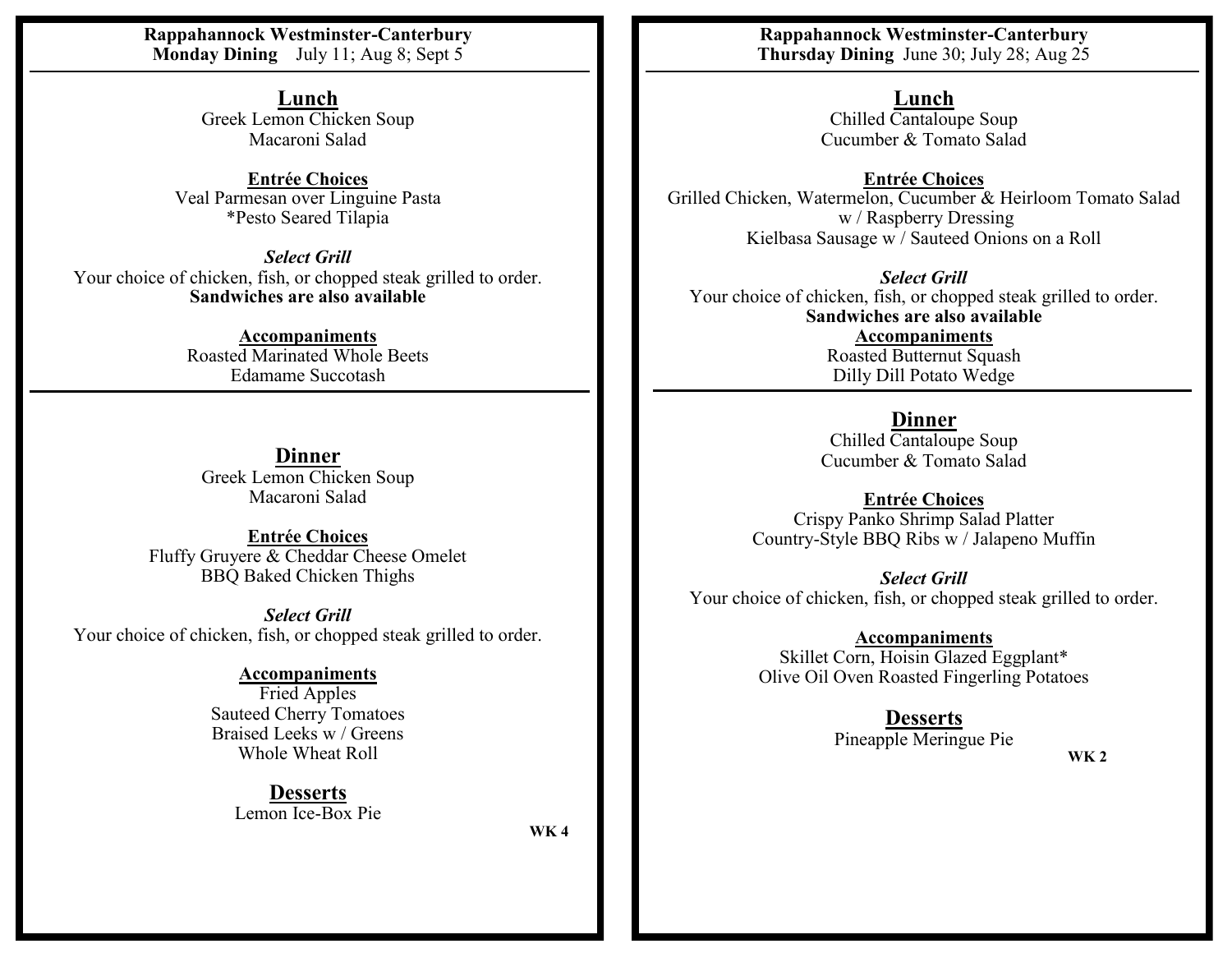**Rappahannock Westminster-Canterbury Friday Dining** July 1, July 29; Aug 26

> **Lunch** Sweet Onion Soup Summer Watermelon Salad

**Entrée Choices** \*Summer Italian Sub Chicken Breast Tampico over Pasta

*Select Grill* Your choice of chicken, fish, or chopped steak grilled to order. **Sandwiches are also available**

> **Accompaniments** Steamed Summer Squash, Broccoli French Fries

**Dinner** Sweet Onion Soup Summer Watermelon Salad

**Entrée Choices** \*Grilled Salmon, Glazed Walnuts & Feta Salad Platter w / Champagne Balsamic Dressing Veal Saltimbocca w / Marsala Mushrooms

*Select Grill* Your choice of chicken, fish, or chopped steak grilled to order.

**Accompaniments** \*Baked Tomato Provencal, Sautéed Asparagus w / Olive Oil Orzo Pilaf

Yeast Dinner Roll

**Desserts** Boston Crème Poke Cake

**WK 2**

**Rappahannock Westminster-Canterbury Sunday Dining** July 10; Aug 7; Sept 4

> **Lunch** Tomato Basil Soup Olive Mix Salad

**Entrée Choices** Cajun Shrimp and Grits Creamy Chicken w / Mushroom Fricassee Eggs and Pepper Bacon

*Select Grill* Your choice of chicken, fish, or chopped steak grilled to order.

> **Accompaniments** Steamed Yellow Squash, Braised Cabbage **Grits**

> > **Dinner**

Tomato Basil Soup Olive Mix Salad

**Entrée Choices** Gourmet Grilled Cheese Sandwich (Gouda, Fontina, Havarti Dill on Sourdough) \*Baked Fish w / Fresh Salsa Sauce

*Select Grill* Your choice of chicken, fish, or chopped steak grilled to order.

> **Accompaniments** Steamed Spinach, Peas Steak Fries

**Desserts** German Chocolate Cake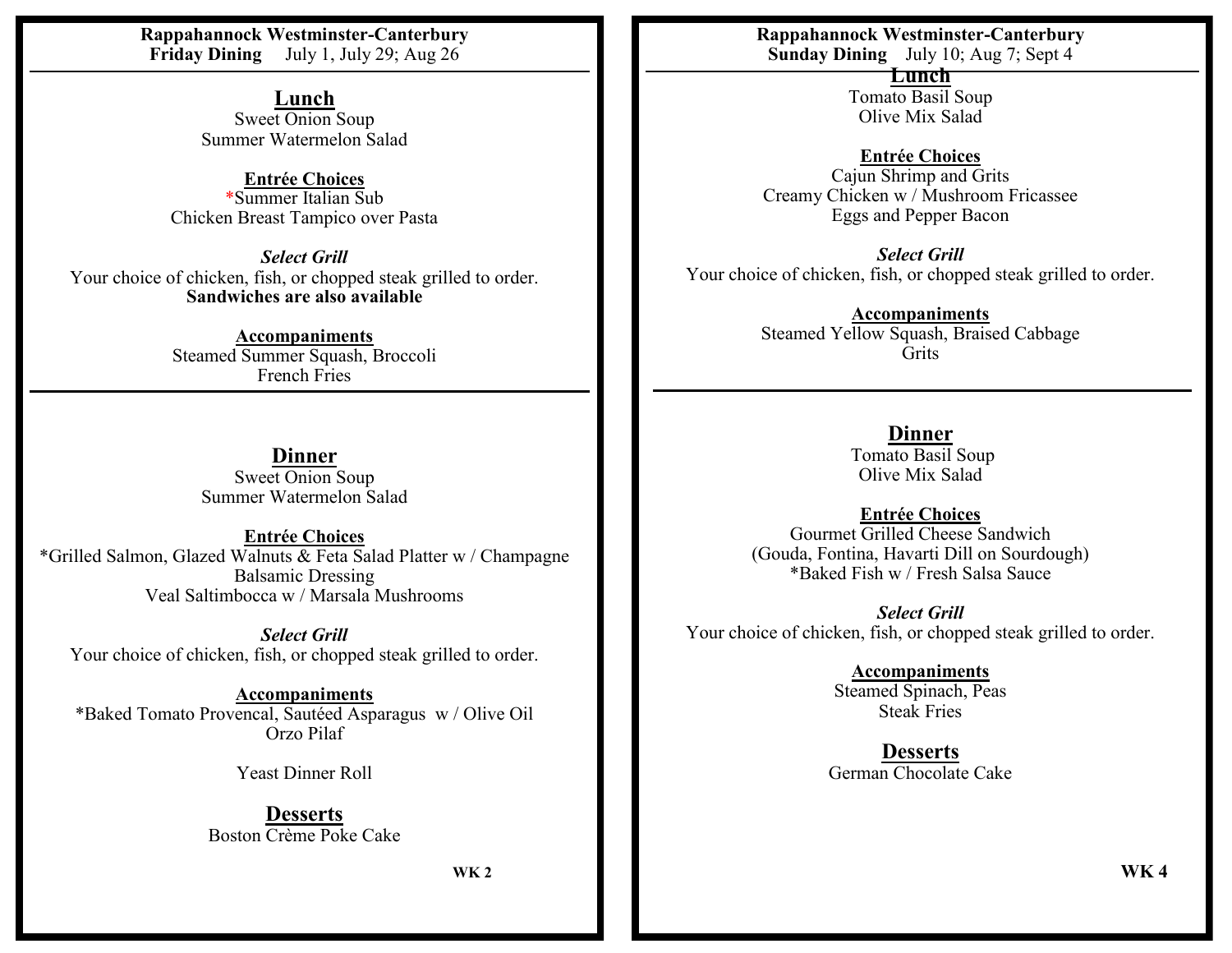**Rappahannock Westminster-Canterbury Saturday Dining** July 9; Aug 6; Sept 3

> **Lunch** Bloody Mary Gazpacho Soup Lemon Couscous Salad

**Entrée Choices** Rainbow Trout Almandine Grilled Turkey Burger w / Pepper Jack Cheese on a Potato Bun

*Select Grill* Your choice of chicken, fish, or chopped steak grilled to order.

> **Sandwiches are also available Accompaniments** Italian Green Beans Steak Fries

**Dinner** Bloody Mary Gazpacho Soup Lemon Couscous Salad

**Entrée Choices** Pork Tenderloin w / Bourbon Peach Sauce & Crunchy Cabbage Slaw \*Salmon w / Creamed Spinach

*Select Grill* Your choice of chicken, fish, or chopped steak grilled to order.

**Accompaniments** Steamed Asparagus , Vidalia & Artichoke Casserole Brown Rice Pilaf Dinner Roll

> **Desserts** Summer Peach Cake

> > **WK 3**

**Rappahannock Westminster-Canterbury Saturday Dining** July 2; July 30; Aug 27

> **Lunch** Chicken Gumbo Cranberry & Raisin Slaw Salad

**Entrée Choices** \*Teriyaki Turkey Lettuce Wrap Tuna Noodle Casserole

*Select Grill* Your choice of chicken, fish, or chopped steak grilled to order. **Sandwiches are also available Accompaniments** Steamed Baby Carrots Sugar Snap Peas

> **Dinner** Chicken Gumbo Cranberry & Raisin Slaw Salad

**Entrée Choices** \*Bake Sole w / Mint & Ginger Roasted Prime Rib au Jus

*Select Grill* Your choice of chicken, fish, or chopped steak grilled to order.

> **Accompaniments** Braised Swiss Chard, Oven Roasted Cauliflower Rosemary & Dijon Roasted Red Potatoes

> > **Desserts** Peanut Butter Tarts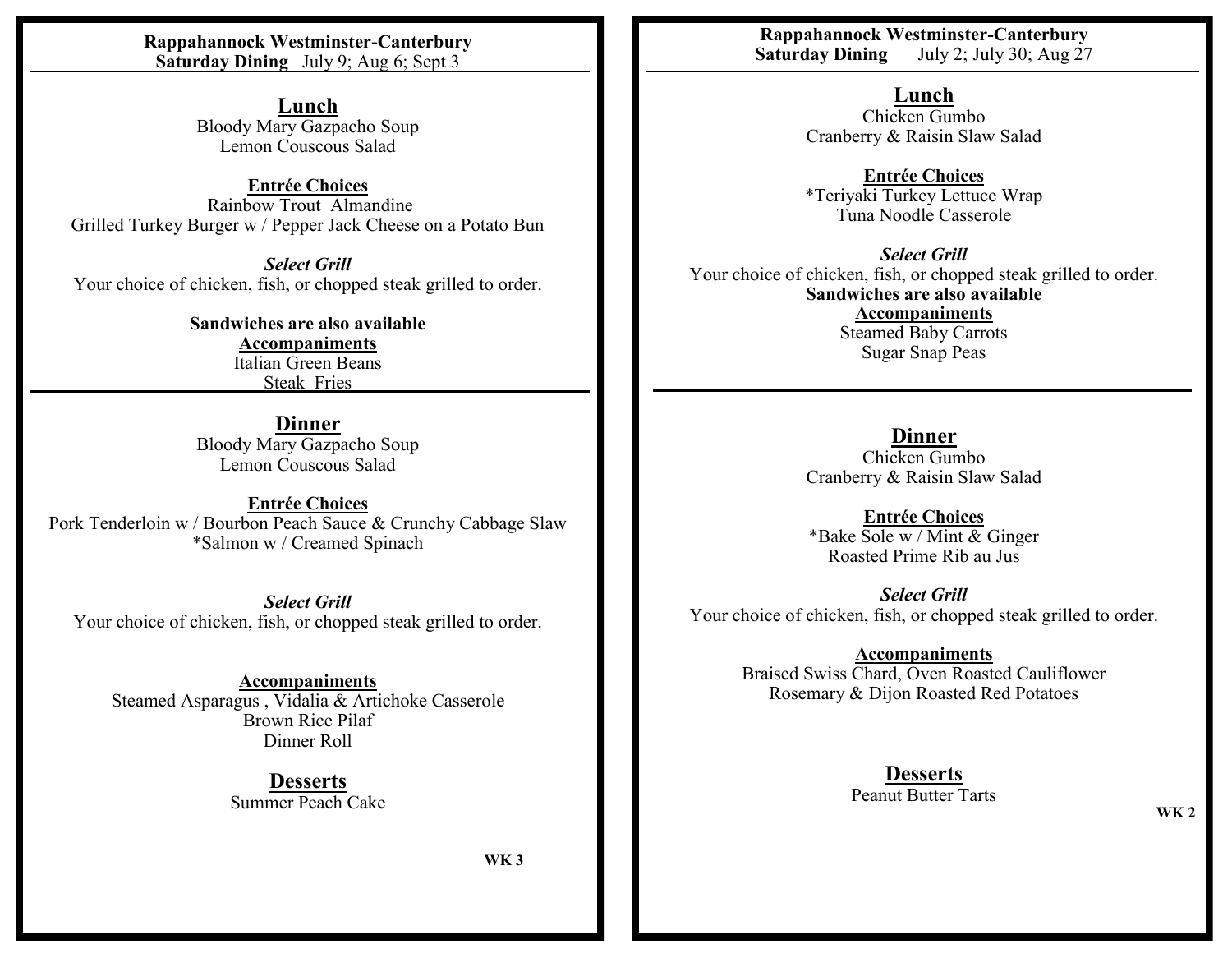**Rappahannock Westminster-Canterbury Sunday Dining** July 3; July 31; Aug 28

> **Lunch** Mushroom & Fennel Soup Grapefruit Sections

**Entrée Choices** French Toast w / Fresh Macerated Berries & Sausage \*Chicken Cordon Bleu \*Pesto Swordfish

*Select Grill* Your choice of chicken, fish, or chopped steak grilled to order.

**Accompaniments** O'Brien Potatoes, Orange Glazed Beets, Garden Vegetable Medley

> **Dinner** Mushroom & Fennel Soup Grapefruit Sections

**Entrée Choices** \*Hawaiian Burger on Hawaiian Roll Chef Salad Platter w / Blueberry Muffin

*Select Grill* Your choice of chicken, fish, or chopped steak grilled to order.

**Accompaniments** Green Peas w / Mint, Oven Roasted Pepper Medley Side Wider Fries

> **Desserts** Caramel Salted Brownie

> > **WK 3**

**Rappahannock Westminster-Canterbury<br>Friday Dining July 8; Aug 5; Sept 2 July 8; Aug 5; Sept 2** 

> **Lunch** Turkey Noodle Soup Creamy Broccoli Pasta Salad

**Entrée Choices** Asparagus and Goat Cheese Quiche Bahn Mi Sandwich w / Mango Slaw (Chicken w / Pickled Vegetables) *Select Grill* Your choice of chicken, fish, or chopped steak grilled to order.

**Sandwiches are also available Accompaniments** Pacific Vegetable Blend (carrots, broccoli, snap peas), Sautéed Baby Kale Lima Beans

> **Dinner** Turkey Noodle Soup Creamy Broccoli Pasta Salad

**Entrée Choices** Grilled Strip Steak w / Bearnaise Sauce \*Mediterranean Clam & Mussel Bowl w / Crusty Baguette

*Select Grill* Your choice of chicken, fish, or chopped steak grilled to order.

**Accompaniments** Mushroom Duxelles Casserole, Broiled Tomato Half w / Parmesan Roasted Red Potatoes w / Rosemary Broiche Roll

> **Desserts** Pineapple Banana Crisp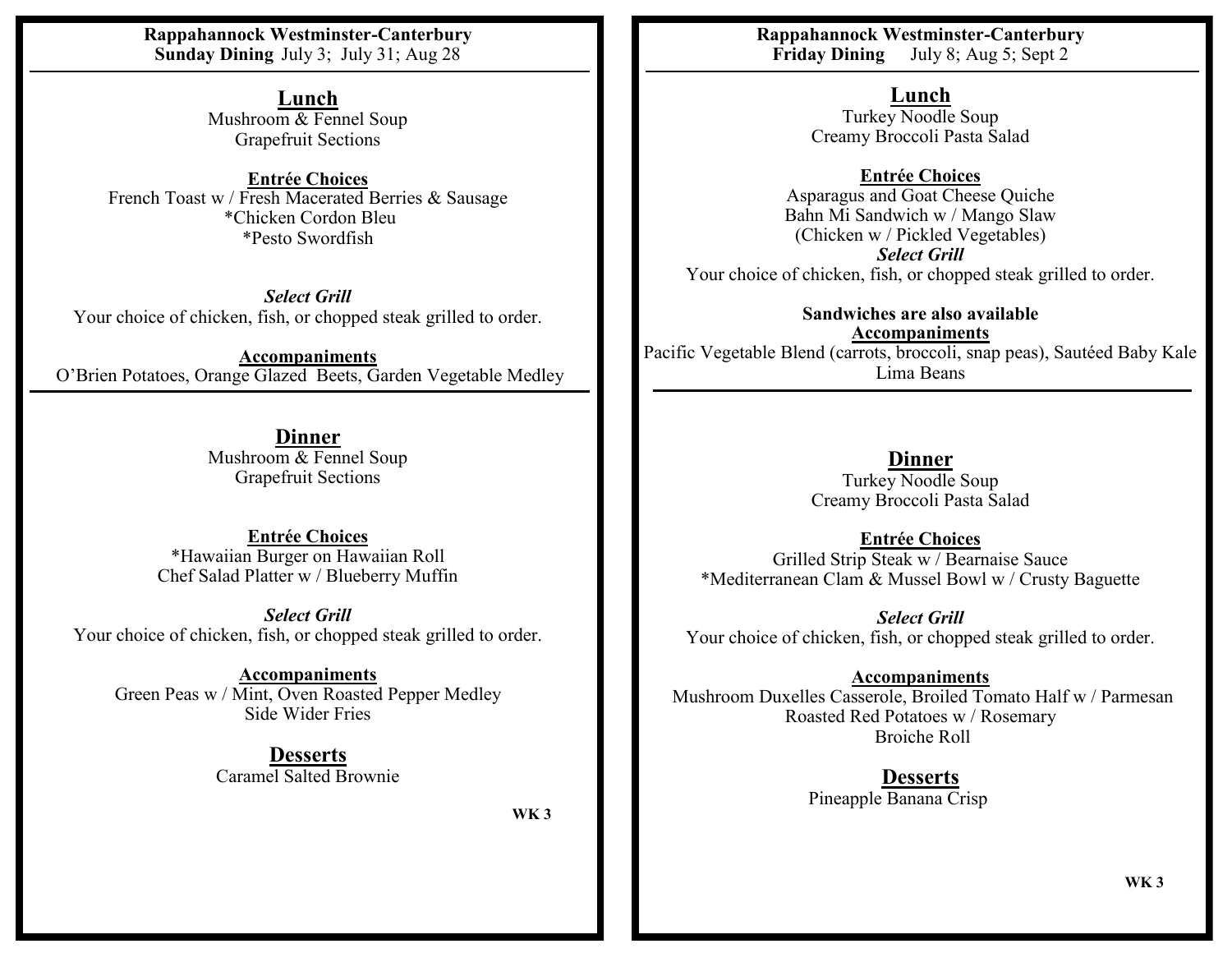**Rappahannock Westminster-Canterbury Thursday Dining** July 7; Aug 4; Sept 1

> **Lunch Mexican** Chilled Strawberry Soup Potato Salad **Entrée Choices** Chipotle Beef Tostadas Enchilada Baked Chicken Thighs \*Vegetarian Mexican Casserole

*Select Grill* Your choice of chicken, fish, or chopped steak grilled to order.

> **Sandwiches are also available Accompaniments** Mexican Street Corn Bites, Spinach Cumin Rice

> > **Dinner** Chilled Strawberry Soup Potato Salad

**Entrée Choices** Fried Chicken w / Honey Biscuit \*Sauerbraten

*Select Grill* Your choice of chicken, fish, or chopped steak grilled to order.

> **Accompaniments** Thyme Green Beans w / Almonds Baked Brie Mac & Cheese

> > **Desserts** Meyer Lemon Cake

**Rappahannock Westminster-Canterbury Monday Dining** July 4; Aug 21 Aug 29

> **Lunch** Summer Vegetable Soup

Cucumber and Onion Salad

**Entrée Choices** Vegan Butternut Squash Casserole Calves Liver w / Sautéed Sweet Onions

*Select Grill* Your choice of chicken, fish, or chopped steak grilled to order. **Sandwiches are also available**

**Accompaniments** Fried Okra, Bean Medley (Green Beans, Wax Beans & Red Peppers) Home Fried Potatoes

> **Dinner** Summer Vegetable Soup Cucumber and Onion Salad

**Entrée Choices** \*Pork Chop Grand Mere Roasted Cod w / Herb Breadcrumbs

*Select Grill* Your choice of chicken, fish, or chopped steak grilled to order.

> **Accompaniments** Yellow Squash, Fresh Spinach Spoon Bread

**Desserts** German Chocolate Cake

**WK 3**